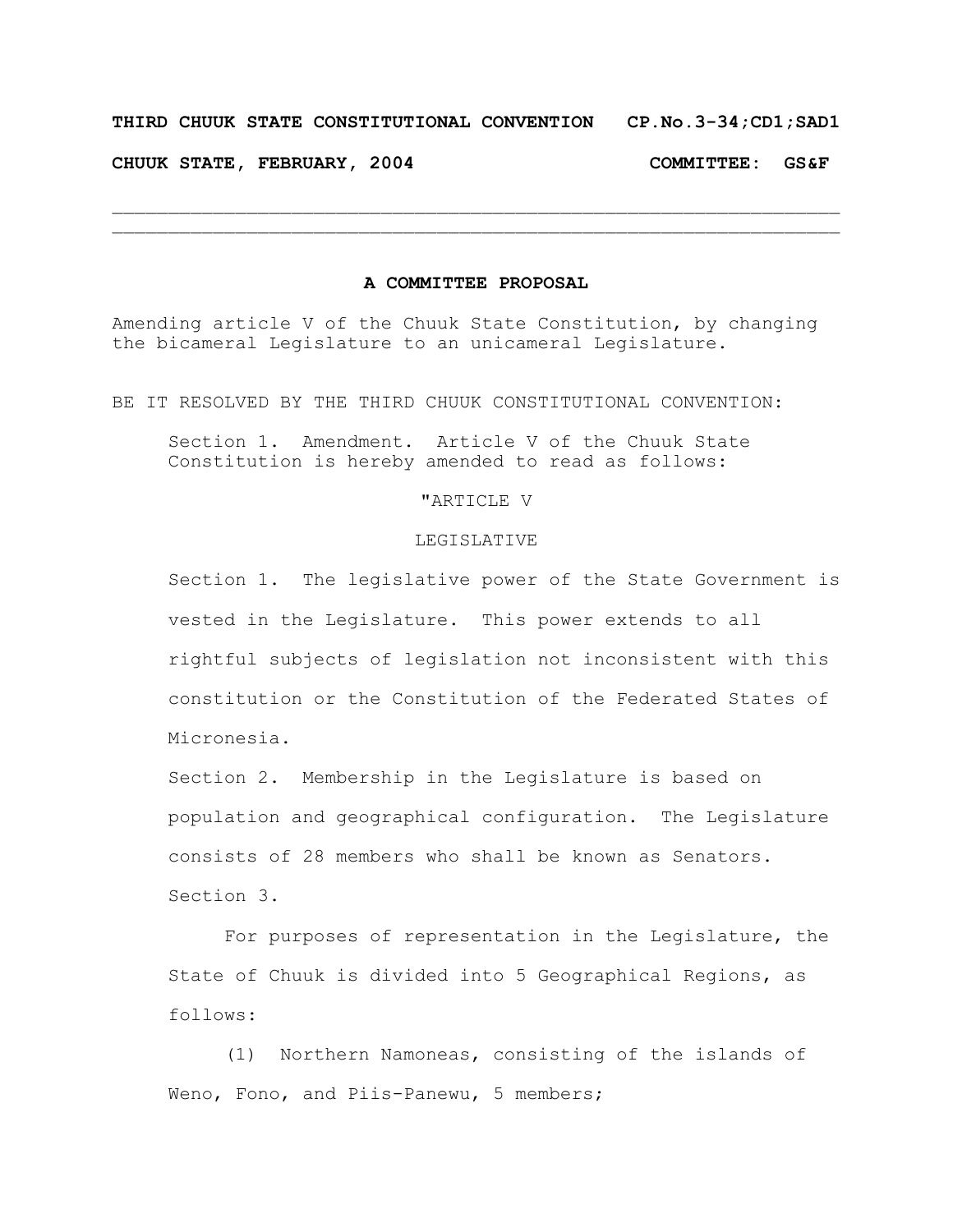(2) Southern Namoneas, consisting of the islands of Tonoas, Etten, Fefen, Parem, Siis, Totiw, and Uman, 7 members;

 $\mathcal{L}_\text{max} = \mathcal{L}_\text{max} = \mathcal{L}_\text{max} = \mathcal{L}_\text{max} = \mathcal{L}_\text{max} = \mathcal{L}_\text{max} = \mathcal{L}_\text{max} = \mathcal{L}_\text{max} = \mathcal{L}_\text{max} = \mathcal{L}_\text{max} = \mathcal{L}_\text{max} = \mathcal{L}_\text{max} = \mathcal{L}_\text{max} = \mathcal{L}_\text{max} = \mathcal{L}_\text{max} = \mathcal{L}_\text{max} = \mathcal{L}_\text{max} = \mathcal{L}_\text{max} = \mathcal{$  $\mathcal{L}_\text{max} = \mathcal{L}_\text{max} = \mathcal{L}_\text{max} = \mathcal{L}_\text{max} = \mathcal{L}_\text{max} = \mathcal{L}_\text{max} = \mathcal{L}_\text{max} = \mathcal{L}_\text{max} = \mathcal{L}_\text{max} = \mathcal{L}_\text{max} = \mathcal{L}_\text{max} = \mathcal{L}_\text{max} = \mathcal{L}_\text{max} = \mathcal{L}_\text{max} = \mathcal{L}_\text{max} = \mathcal{L}_\text{max} = \mathcal{L}_\text{max} = \mathcal{L}_\text{max} = \mathcal{$ 

# CP. No.3-34;CD1;SAD1

(3) Faichuk, consisting of the islands of Udot, Eot, Romanum, Fanapanges, Polle, Paata, Wonei, and Tol, 7 members;

(4) Mortloks, consisting of the islands of Nema, Losap, Piis-emwar, Namoluk, Ettal, Moch, Kuttu, Ta, Satowan, Lukunoch, and Oneop, 6 members;

(5) Northwest islands, consisting of the islands of Nomwin, Fananu, Ruo, Murilo, Onoun, Makur, Onou, Unanu, Piherarh, Houk, Polowat, Tamatam, and Pollap, 3 members. Section 4. Each Senator shall serve for a 4 year term. The terms of all members of the Legislature shall begin at noon on October 1st following the general election. Section 5. Every 4 years when a new Legislature convenes, the Legislature shall organize by the election of one of its members as presiding officer. The presiding officer shall be designated as the Speaker. Other officers may also be elected, as provided by the Legislature's rules. Section 6. A vacancy in the Legislature shall be filled for the unexpired term by a special election, but an unexpired term of less than one year shall be filled by appointment of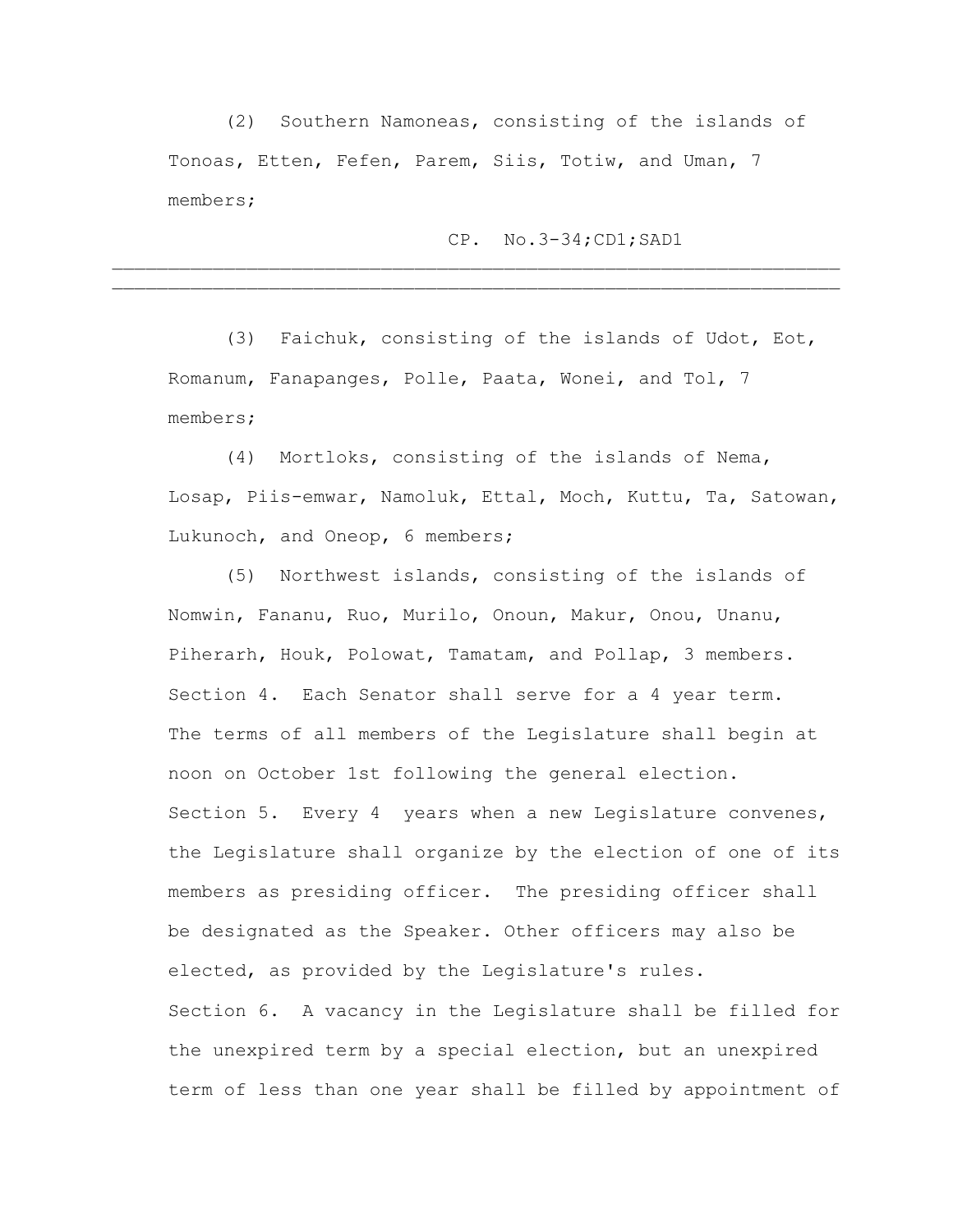the Governor.

Section 7.

(a) No person is eligible to serve as a Senator unless at least 30 years of age on the day of election; was born a Chuukese; has been a resident and registered voter of the Geographical Region from which

CP. No.3-34;CD1;SAD1

elected for at least 5 years prior to the day of election; and is a citizen of the Federated States of Micronesia.

 $\mathcal{L}_\text{max} = \mathcal{L}_\text{max} = \mathcal{L}_\text{max} = \mathcal{L}_\text{max} = \mathcal{L}_\text{max} = \mathcal{L}_\text{max} = \mathcal{L}_\text{max} = \mathcal{L}_\text{max} = \mathcal{L}_\text{max} = \mathcal{L}_\text{max} = \mathcal{L}_\text{max} = \mathcal{L}_\text{max} = \mathcal{L}_\text{max} = \mathcal{L}_\text{max} = \mathcal{L}_\text{max} = \mathcal{L}_\text{max} = \mathcal{L}_\text{max} = \mathcal{L}_\text{max} = \mathcal{$  $\mathcal{L}_\mathcal{L} = \mathcal{L}_\mathcal{L} = \mathcal{L}_\mathcal{L} = \mathcal{L}_\mathcal{L} = \mathcal{L}_\mathcal{L} = \mathcal{L}_\mathcal{L} = \mathcal{L}_\mathcal{L} = \mathcal{L}_\mathcal{L} = \mathcal{L}_\mathcal{L} = \mathcal{L}_\mathcal{L} = \mathcal{L}_\mathcal{L} = \mathcal{L}_\mathcal{L} = \mathcal{L}_\mathcal{L} = \mathcal{L}_\mathcal{L} = \mathcal{L}_\mathcal{L} = \mathcal{L}_\mathcal{L} = \mathcal{L}_\mathcal{L}$ 

(b) No person convicted of a felony is eligible to serve as a member of the Legislature, even if pardoned. A member of the Legislature who has been convicted of a felony shall automatically be expelled from the Legislature, but is eligible to run again if the conviction is reversed on appeal.

(c) The Legislature is the sole judge of the elections and qualifications of its members. Determination of election and qualification of members must be in compliance with subsections (a) and (b) of this section and by statute. Section 8.

(a) Except as limited by this Constitution, members of the legislature shall receive salaries as prescribed by statute. No member may receive as salary and expense allowance a total amount greater than  $\frac{3}{4}$  of the equivalent to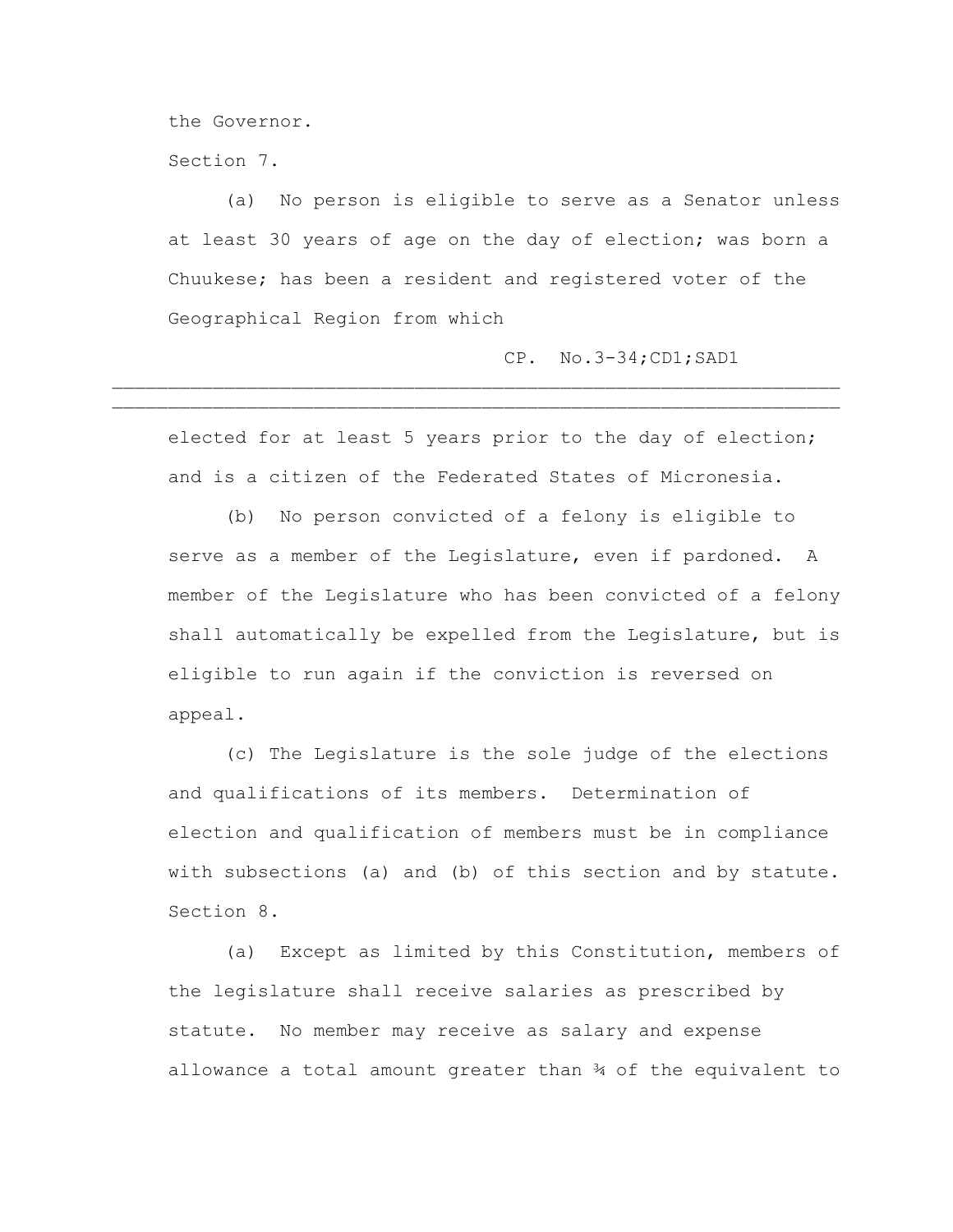which the Governor is entitled by law.

(b) The expense allowance for each member of the Legislature may not exceed 1/5 of the member's annual salary.

(c) Upon request of the Governor or both of the presiding officers of the Legislature, the Election Commission shall submit the following question to the voters at the next general election: "Shall there be an increase in the salaries of the Governor,

### CP. No.3-34;CD1;SAD1

Lieutenant Governor, or members of the Legislature? " If a majority of the votes cast on this question is in the affirmative, the Legislature may provide for an increase not to exceed \$2,000 for each officer and member. Section 9.

 $\mathcal{L}_\text{max} = \mathcal{L}_\text{max} = \mathcal{L}_\text{max} = \mathcal{L}_\text{max} = \mathcal{L}_\text{max} = \mathcal{L}_\text{max} = \mathcal{L}_\text{max} = \mathcal{L}_\text{max} = \mathcal{L}_\text{max} = \mathcal{L}_\text{max} = \mathcal{L}_\text{max} = \mathcal{L}_\text{max} = \mathcal{L}_\text{max} = \mathcal{L}_\text{max} = \mathcal{L}_\text{max} = \mathcal{L}_\text{max} = \mathcal{L}_\text{max} = \mathcal{L}_\text{max} = \mathcal{$  $\mathcal{L}_\mathcal{L} = \mathcal{L}_\mathcal{L} = \mathcal{L}_\mathcal{L} = \mathcal{L}_\mathcal{L} = \mathcal{L}_\mathcal{L} = \mathcal{L}_\mathcal{L} = \mathcal{L}_\mathcal{L} = \mathcal{L}_\mathcal{L} = \mathcal{L}_\mathcal{L} = \mathcal{L}_\mathcal{L} = \mathcal{L}_\mathcal{L} = \mathcal{L}_\mathcal{L} = \mathcal{L}_\mathcal{L} = \mathcal{L}_\mathcal{L} = \mathcal{L}_\mathcal{L} = \mathcal{L}_\mathcal{L} = \mathcal{L}_\mathcal{L}$ 

(a) A member of the Legislature may hold no other public office or public or private employment, except as a notary public, a member of an emergency organization for civil defense or disaster relief, or an employee or member of a Constitutional Convention or Commission. A member of the Legislature may not receive any compensation or remuneration from any other governmental branch, agency, authority, or instrumentality, or from any organization whose income is derived from state funds.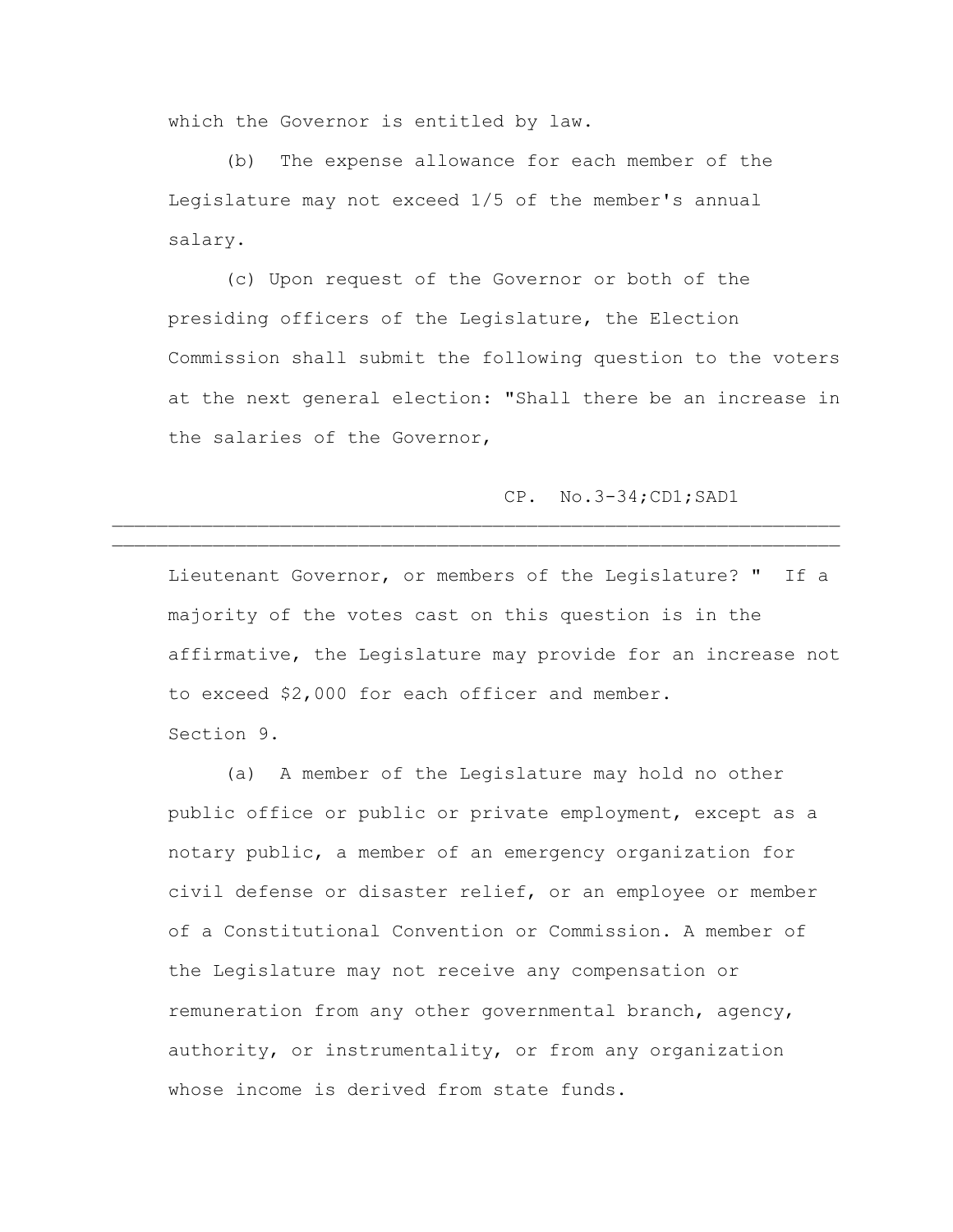(b) During a term of service and the year following the expiration of the term, a member of the Legislature may not be appointed to any office or employment which was created by the Legislature during such term.

(c) A member of the Legislature may not engage in any activity which conflicts with the proper discharge of the duties of a legislator.

Section 10. A member of the Legislature may not be held to answer before any tribunal for any statement made or action taken in the exercise of the member's legislative functions. A member of the Legislature shall in all cases, except a felony or breach of

CP. No.3-34;CD1;SAD1

peace, be privileged from arrest during attendance at, and in going to and returning from, sessions or committee meetings of the Legislature.

 $\mathcal{L}_\text{max} = \mathcal{L}_\text{max} = \mathcal{L}_\text{max} = \mathcal{L}_\text{max} = \mathcal{L}_\text{max} = \mathcal{L}_\text{max} = \mathcal{L}_\text{max} = \mathcal{L}_\text{max} = \mathcal{L}_\text{max} = \mathcal{L}_\text{max} = \mathcal{L}_\text{max} = \mathcal{L}_\text{max} = \mathcal{L}_\text{max} = \mathcal{L}_\text{max} = \mathcal{L}_\text{max} = \mathcal{L}_\text{max} = \mathcal{L}_\text{max} = \mathcal{L}_\text{max} = \mathcal{$  $\mathcal{L}_\text{max} = \mathcal{L}_\text{max} = \mathcal{L}_\text{max} = \mathcal{L}_\text{max} = \mathcal{L}_\text{max} = \mathcal{L}_\text{max} = \mathcal{L}_\text{max} = \mathcal{L}_\text{max} = \mathcal{L}_\text{max} = \mathcal{L}_\text{max} = \mathcal{L}_\text{max} = \mathcal{L}_\text{max} = \mathcal{L}_\text{max} = \mathcal{L}_\text{max} = \mathcal{L}_\text{max} = \mathcal{L}_\text{max} = \mathcal{L}_\text{max} = \mathcal{L}_\text{max} = \mathcal{$ 

Section 11.

(a) The Legislature shall convene annually in a regular session, which may not exceed 60 working days as provided by law.

(b) A special session, which may not exceed 15 working days as provided by law, shall be convened at the call of the Governor, at the written order signed by a majority of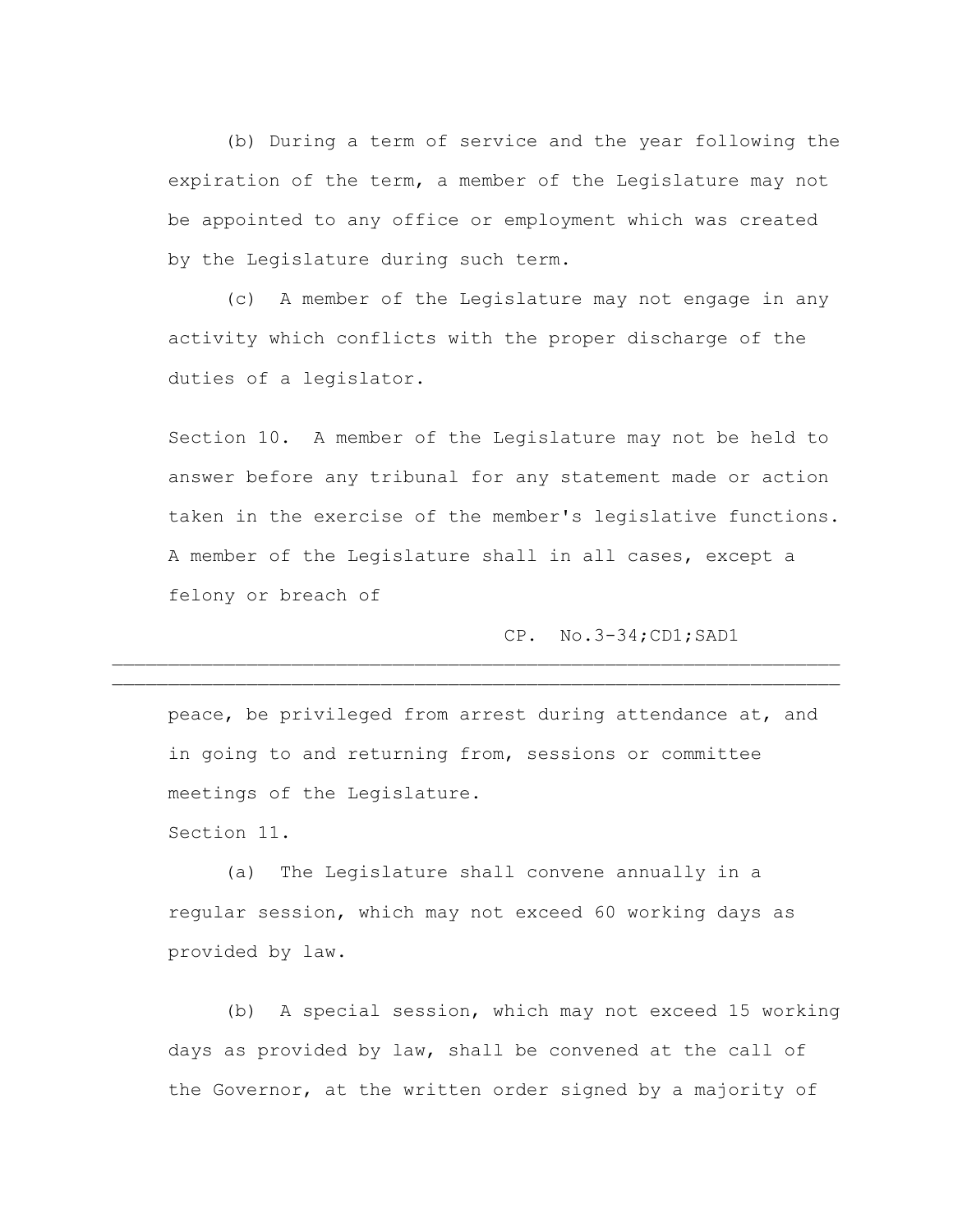all of the members of the Legislature, if the Legislature is not in session, or by a vote of a majority of the members present in the Legislature, if the legislature is in session. No subjects of legislation may be considered at a special session called by the Governor other than those specified in the call or in any message by the Governor to the Legislature while in session.

(c) At the start of a regular or special session, the Legislature shall appoint a committee to inform the Governor formally that the Legislature is prepared to transact business.

Section 12. The enacting clause of every bill shall be as follows: "Be it enacted by the Chuuk State Legislature," No law may be enacted except by bill.

Section 13.

(a) Every bill passed by the Legislature shall be certified by the Speaker and the clerk shall be presented to the Governor. The Governor shall have

CP. No.3-34;CD1;SAD1

ten days to consider a bill presented when 10 or more days remain before adjournment sine die, and 30 days to consider a bill presented when less than 10 days remain before adjournment sine die or presented after adjournment sine

 $\mathcal{L}_\text{max} = \mathcal{L}_\text{max} = \mathcal{L}_\text{max} = \mathcal{L}_\text{max} = \mathcal{L}_\text{max} = \mathcal{L}_\text{max} = \mathcal{L}_\text{max} = \mathcal{L}_\text{max} = \mathcal{L}_\text{max} = \mathcal{L}_\text{max} = \mathcal{L}_\text{max} = \mathcal{L}_\text{max} = \mathcal{L}_\text{max} = \mathcal{L}_\text{max} = \mathcal{L}_\text{max} = \mathcal{L}_\text{max} = \mathcal{L}_\text{max} = \mathcal{L}_\text{max} = \mathcal{$  $\mathcal{L}_\mathcal{L} = \mathcal{L}_\mathcal{L} = \mathcal{L}_\mathcal{L} = \mathcal{L}_\mathcal{L} = \mathcal{L}_\mathcal{L} = \mathcal{L}_\mathcal{L} = \mathcal{L}_\mathcal{L} = \mathcal{L}_\mathcal{L} = \mathcal{L}_\mathcal{L} = \mathcal{L}_\mathcal{L} = \mathcal{L}_\mathcal{L} = \mathcal{L}_\mathcal{L} = \mathcal{L}_\mathcal{L} = \mathcal{L}_\mathcal{L} = \mathcal{L}_\mathcal{L} = \mathcal{L}_\mathcal{L} = \mathcal{L}_\mathcal{L}$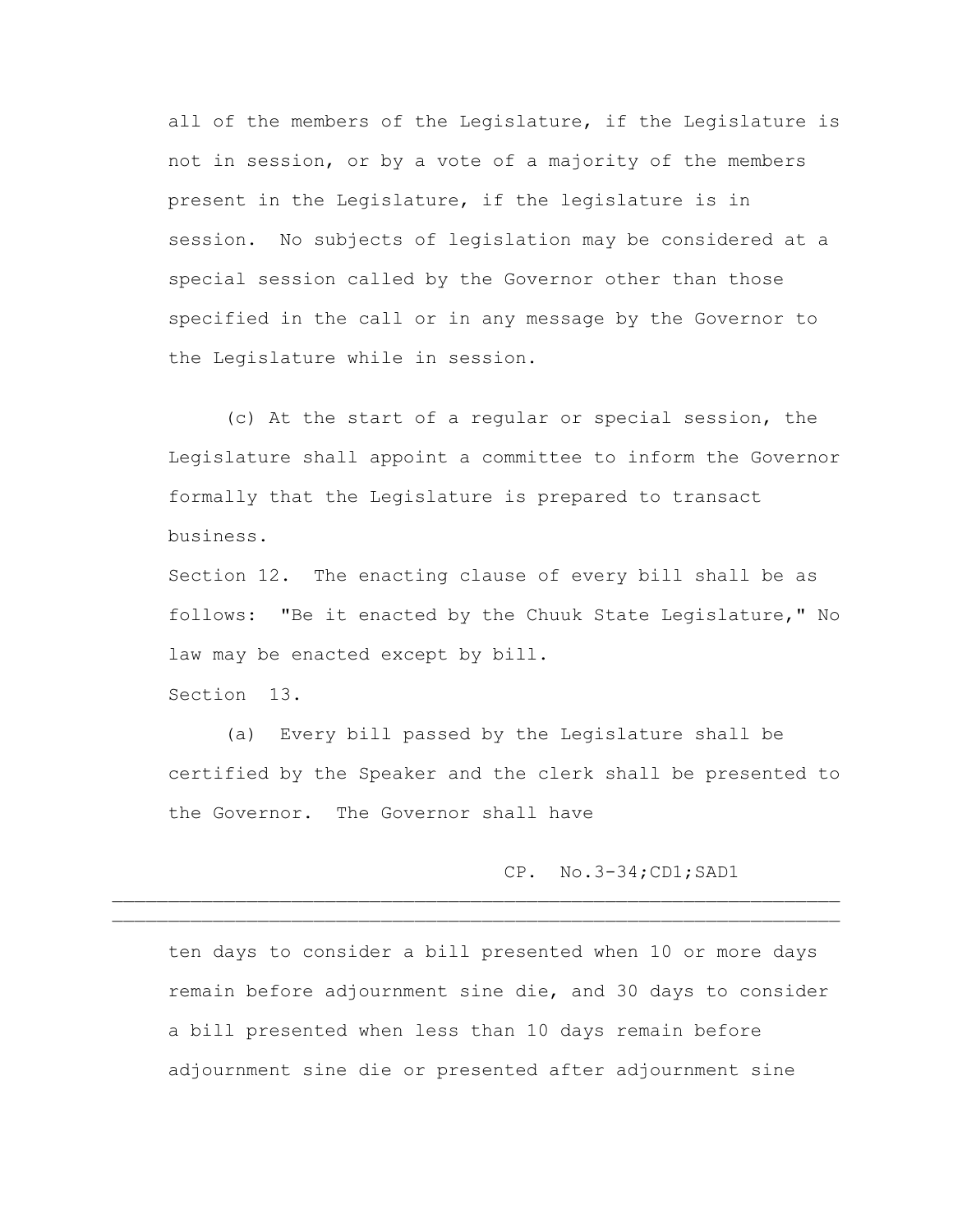die. If the Governor signs the bill within the time period required for consideration, it shall become a law. If the Governor disapproves, he shall so indicate and return the bill with objections to the Legislature within the time period required for consideration. If the Governor takes no action and does not return the bill within such period, it shall become a law in like manner as if signed.

(b) When a bill is disapproved and returned by the Governor with objections, the Legislature may proceed to consider it. If a bill is re-passed by the Legislature by a 2/3 vote of the members present, one reading required for each passage, it shall become a law.

(c) The Governor may veto any specific item or items in any bill which appropriates money for specific purposes by striking out the same, but may disapprove other bills only as a whole.

(d) If, upon receipt of a veto message from the Governor, the Legislature has adjourned sine die, the Legislature may reconsider the disapproved bill in the next regular or special session.

Section 14.

### CP. No.3-34;CD1;SAD1

(a) A majority of the members of the Legislature

 $\mathcal{L}_\text{max} = \mathcal{L}_\text{max} = \mathcal{L}_\text{max} = \mathcal{L}_\text{max} = \mathcal{L}_\text{max} = \mathcal{L}_\text{max} = \mathcal{L}_\text{max} = \mathcal{L}_\text{max} = \mathcal{L}_\text{max} = \mathcal{L}_\text{max} = \mathcal{L}_\text{max} = \mathcal{L}_\text{max} = \mathcal{L}_\text{max} = \mathcal{L}_\text{max} = \mathcal{L}_\text{max} = \mathcal{L}_\text{max} = \mathcal{L}_\text{max} = \mathcal{L}_\text{max} = \mathcal{$  $\mathcal{L}_\text{max} = \mathcal{L}_\text{max} = \mathcal{L}_\text{max} = \mathcal{L}_\text{max} = \mathcal{L}_\text{max} = \mathcal{L}_\text{max} = \mathcal{L}_\text{max} = \mathcal{L}_\text{max} = \mathcal{L}_\text{max} = \mathcal{L}_\text{max} = \mathcal{L}_\text{max} = \mathcal{L}_\text{max} = \mathcal{L}_\text{max} = \mathcal{L}_\text{max} = \mathcal{L}_\text{max} = \mathcal{L}_\text{max} = \mathcal{L}_\text{max} = \mathcal{L}_\text{max} = \mathcal{$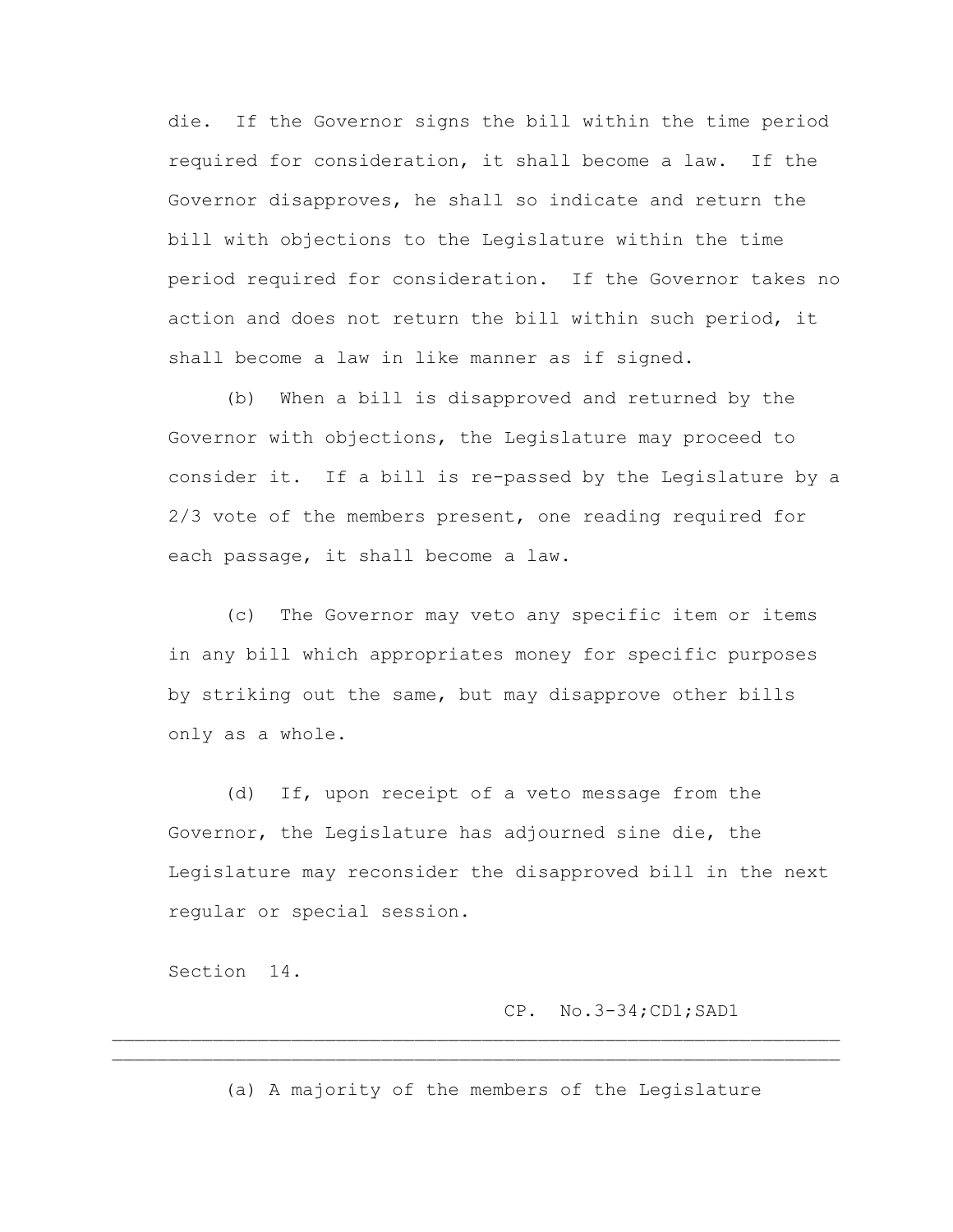constitutes a quorum for the transaction of business. However, a smaller number, not less than  $\frac{3}{4}$  of the number of members required for a quorum, may compel an absent member to attend sessions of the Legislature by ordering loss of salary and expense allowance, suspension, or both. Such action may be overturned only by a vote of 2/3 of all the members of the Legislature, but the Legislature may not overturn a loss of salary or expense allowance for any session days which the member has failed to attend.

(b) The legislature may punish a member for misconduct, disorderly behavior, or neglect of duty by censure or, upon a 2/3 vote of all of the members of the Legislature, by suspension or expulsion.

Section 15.

(a) In order to become a law, a bill shall pass 2 readings, on separate days. The final passage of a bill shall be by majority roll call vote of all the members, which shall be entered upon the journal. Adoption of a resolution is by a majority vote of the members present. .

(b) Every Legislative act shall have but one subject, which shall be expressed in its title. A provision not included in the subject expressed in the title is void. No law or a section of a law may be amended or revised by reference to its title only, but in every instance the law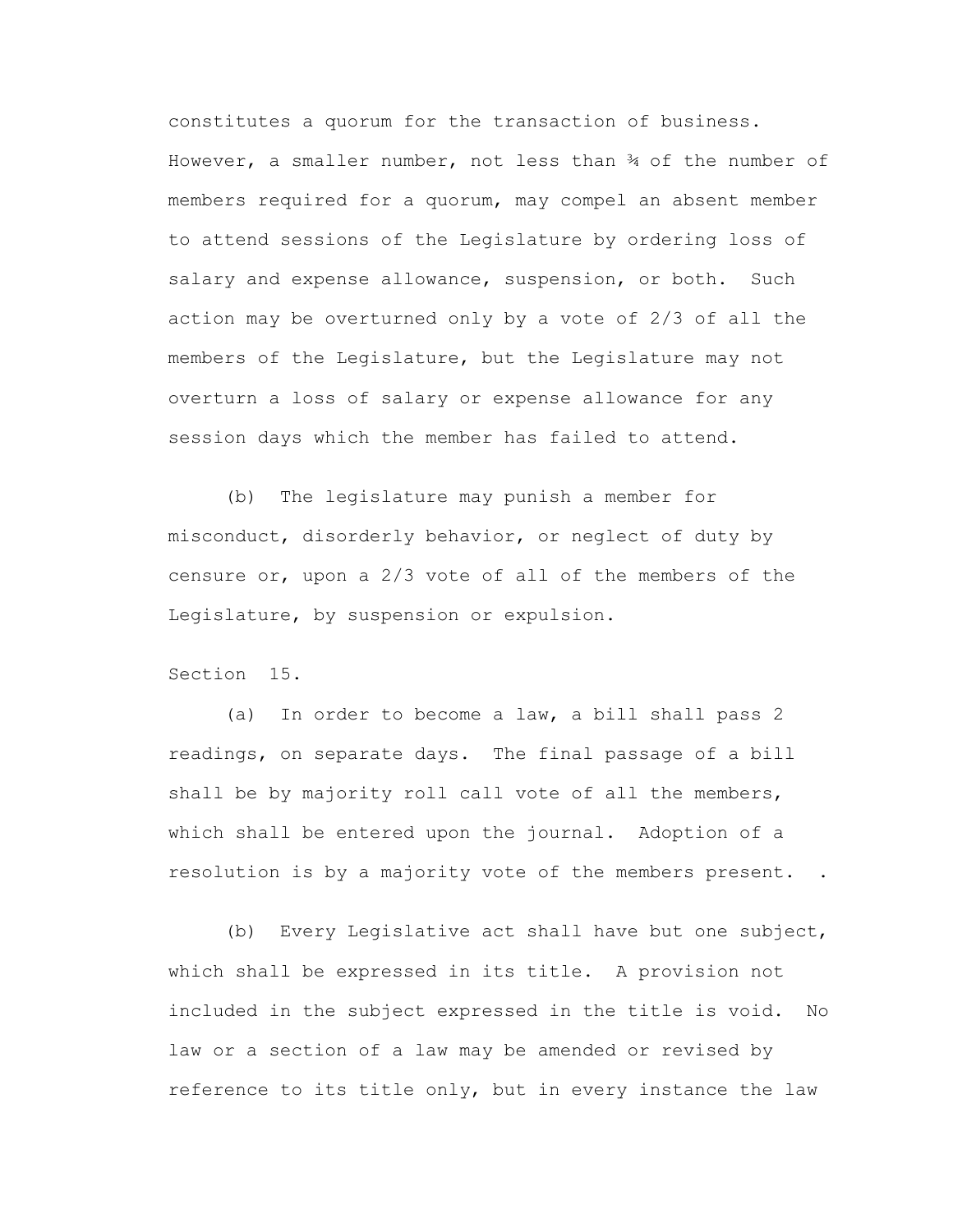or section shall be published in its entirety, as amended or revised.

CP. No.3-34;CD1;SAD1

Every bill, when passed, shall immediately be certified by the Speaker and the clerk.

 $\mathcal{L}_\text{max} = \mathcal{L}_\text{max} = \mathcal{L}_\text{max} = \mathcal{L}_\text{max} = \mathcal{L}_\text{max} = \mathcal{L}_\text{max} = \mathcal{L}_\text{max} = \mathcal{L}_\text{max} = \mathcal{L}_\text{max} = \mathcal{L}_\text{max} = \mathcal{L}_\text{max} = \mathcal{L}_\text{max} = \mathcal{L}_\text{max} = \mathcal{L}_\text{max} = \mathcal{L}_\text{max} = \mathcal{L}_\text{max} = \mathcal{L}_\text{max} = \mathcal{L}_\text{max} = \mathcal{$  $\mathcal{L}_\text{max} = \mathcal{L}_\text{max} = \mathcal{L}_\text{max} = \mathcal{L}_\text{max} = \mathcal{L}_\text{max} = \mathcal{L}_\text{max} = \mathcal{L}_\text{max} = \mathcal{L}_\text{max} = \mathcal{L}_\text{max} = \mathcal{L}_\text{max} = \mathcal{L}_\text{max} = \mathcal{L}_\text{max} = \mathcal{L}_\text{max} = \mathcal{L}_\text{max} = \mathcal{L}_\text{max} = \mathcal{L}_\text{max} = \mathcal{L}_\text{max} = \mathcal{L}_\text{max} = \mathcal{$ 

Section 16. The Legislature shall keep and publish a journal of its proceedings. The business of the Legislature, and its committees and the Committee of the whole, shall be transacted publicly and not in secret session.

Section 17. The Legislature shall have and exercise all the authority and attributes inherent in legislative assemblies, and may institute and conduct investigations, issue subpoenas, and administer oaths.

Section 18.

(a) The Governor, Lieutenant Governor, or a justice of the Supreme Court shall be removed from office upon conviction of impeachment for not carrying out the duties and responsibilities of the office as mandated by this Constitution or by law, or for misfeasance or malfeasance in office.

(b) The Legislature has the sole power of impeachment. A resolution of impeachment requires 2/3 vote of all of the members.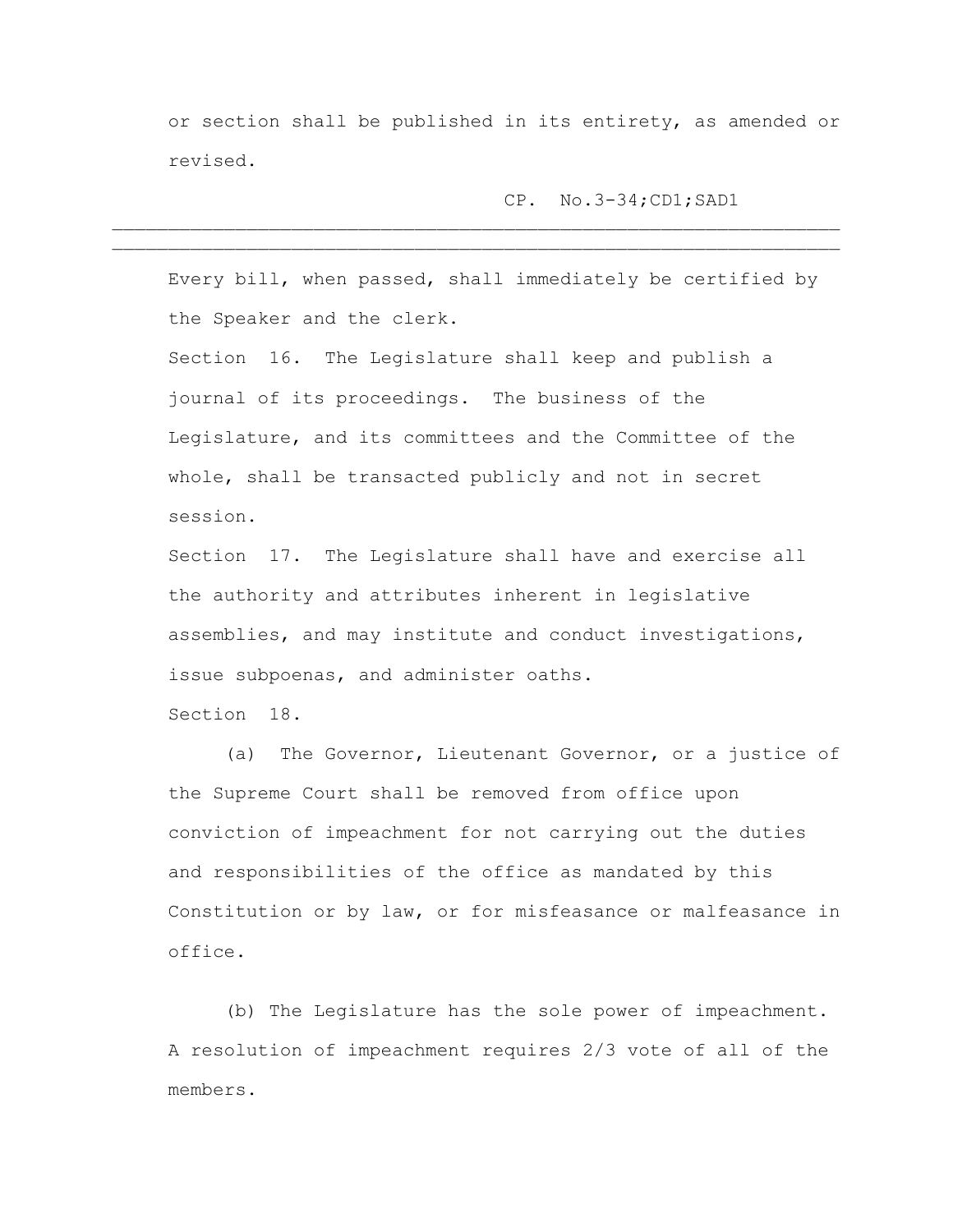(c) The State Supreme Court has the sole power to try impeachment charges. The impeachment panel shall consist of the Chief Justice and two other Associate Justices of the State, who shall be appointed by the Chief Justice. It shall be organized within two weeks after the adoption of the impeachment resolution, and shall render its final decision no later than one month after its organization. A CP. No.3-34;CD1;SAD1

 $\mathcal{L}_\text{max} = \mathcal{L}_\text{max} = \mathcal{L}_\text{max} = \mathcal{L}_\text{max} = \mathcal{L}_\text{max} = \mathcal{L}_\text{max} = \mathcal{L}_\text{max} = \mathcal{L}_\text{max} = \mathcal{L}_\text{max} = \mathcal{L}_\text{max} = \mathcal{L}_\text{max} = \mathcal{L}_\text{max} = \mathcal{L}_\text{max} = \mathcal{L}_\text{max} = \mathcal{L}_\text{max} = \mathcal{L}_\text{max} = \mathcal{L}_\text{max} = \mathcal{L}_\text{max} = \mathcal{$ 

conviction of impeachment requires a majority vote of all the members of the impeachment panel. In the event that the Chief Justice, or an appointed Associate Justice, has a conflict of interest in an impeachment trial, the Chief Justice shall appoint a replacement from among the remaining Associate Justices, or from among the Associate Justices in the Federated States of Micronesia. When the Governor has been impeached, the Chief Justice shall preside at the trial. If the Chief Justice is unable to serve, he shall appoint a presiding officer from among the Associate Justices of the State Supreme Court. Another Justice in the Federated States of Micronesia may be appointed if no state justice is available.

(d) Judgments in case of impeachment shall not extend beyond removal from office and disqualification to hold any